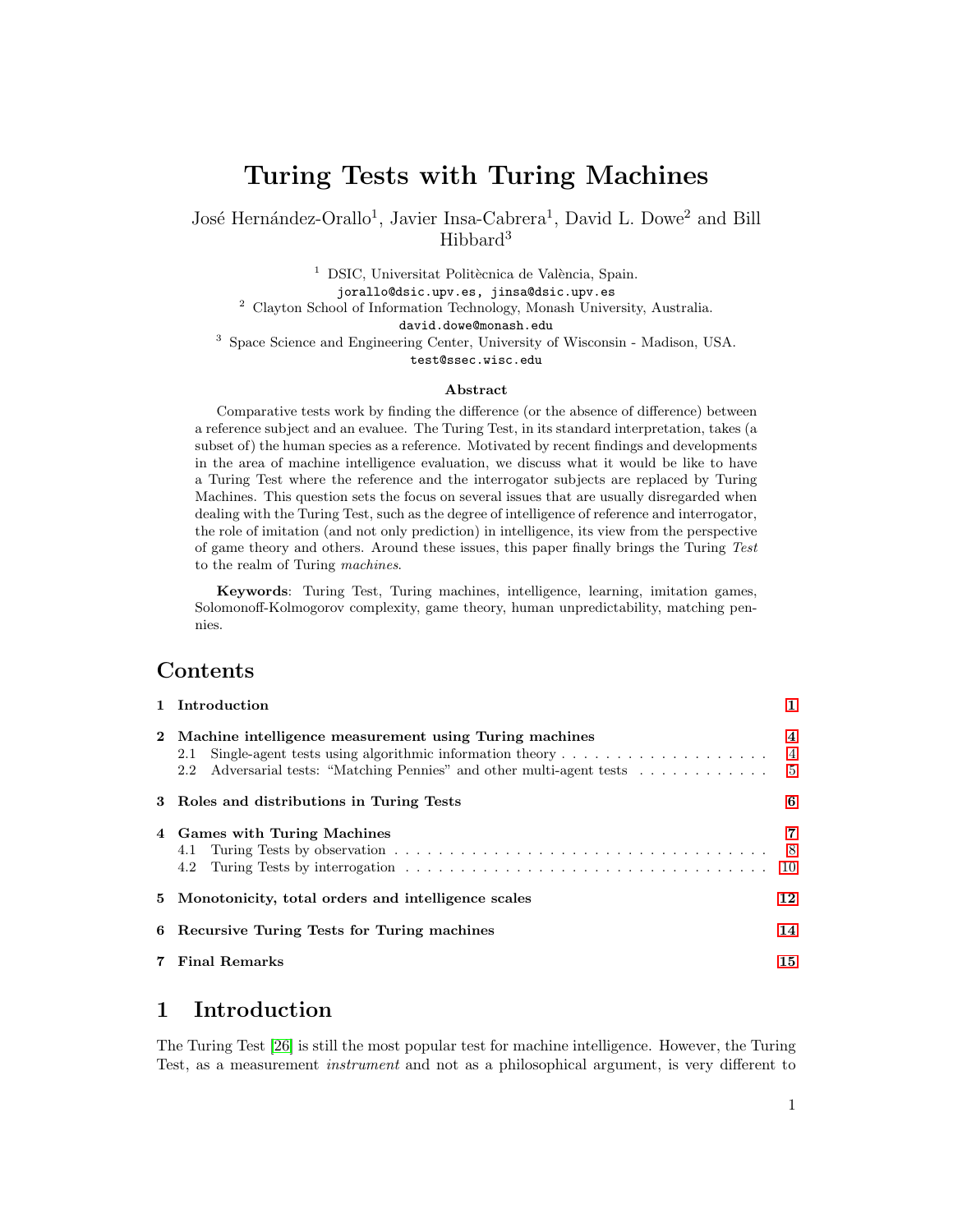the instruments other disciplines use to measure intelligence in a scientific way. The Turing Test resembles a much more customary (and non-scientific) assessment, which happens when humans interview or evaluate other humans (for whatever reason, including, e.g., personnel selection, sports<sup>1</sup> or other competitions). The most relevant (and controversial) feature of the Turing Test is that it takes humans as a touchstone to which machines should be compared. In fact, the comparison is not performed by an objective criterion, but assessed by human judges, which is not without controversy. Another remarkable feature (and perhaps less controversial) is that the Turing Test is set on an intentionally restrictive interaction channel: a teletype conversation.

Nonetheless, there are some features about the Turing Test which make it more general than other kinds of intelligence tests. For instance, it is becoming increasingly better known that programs can do well at human IQ tests [\[28\]](#page-16-1)[\[27\]](#page-16-2)[\[5\]](#page-15-0), because ordinary IQ tests only evaluate narrow abilities (and assume that narrow abilities accurately reflect human abilities across a broad set of tasks), which may not hold for non-human populations. The Turing Test (and some formal intelligence measures we will review in the following section) can test broad sets of tasks.

We must say that Turing cannot be blamed for all the controversy. The purpose of Turing's imitation game [\[33\]](#page-16-3) was to show that intelligence could be assessed and recognised in a behavioural way, without the need for directly measuring or recognising some other physical or mental issues such as thinking, consciousness, etc. In Turing's view, intelligence can be just seen as a cognitive ability (or property). In fact, the standard scientific view should converge to defining intelligence as an ability that some systems: humans, non-human animals, machines —and collectives thereof—, might or might not have, or, more precisely, might have to a larger or lesser degree.

While there have been many variants and extensions of the Turing Test (see [\[29\]](#page-16-4) or [\[26\]](#page-16-0) for an account of these), none of them including CAPTCHAs ([\[34\]](#page-16-5)) (and none of the approaches in psychometrics and animal cognition, either) have provided a formal, mathematical definition of what intelligence is and how it can be measured.

A different approach is based on one of the things that the Turing Test is usually criticised for: *learning*<sup>2</sup>. This alternative approach requires a proper definition of learning, and actual mechanisms for measuring learning ability. Interestingly, the answer to what learning is is given by notions devised from Turing machines. In the 1960s, Ray Solomonoff 'solved' the problem of induction (and the related problems of prediction and learning) [\[32\]](#page-16-6) by the use of Turing machines. This, jointly with the theory of inductive inference given by the Minimum Message Length (MML) principle [\[36,](#page-16-7) [37,](#page-16-8) [35,](#page-16-9) [3\]](#page-15-1), algorithmic information theory [\[1\]](#page-15-2), Kolmogorov complexity [\[19,](#page-16-10) [32\]](#page-16-6) and compression theory, paved the way in the 1990s for a new approach for defining and measuring intelligence based on algorithmic information theory. This approach will be summarised in the next section.

While initially there was some connection to the Turing Test, this line of research has been evolving and consolidating in the past fifteen years (or more), progressively cutting more and more links to the Turing Test. This has provided important insights into what intelligence is and how it can be measured, and has given clues to the (re-)understanding of other areas where intelligence is defined and measured, such as psychometrics and animal cognition.

<sup>&</sup>lt;sup>1</sup>In many sports, to see how good a player is, we want competent judges but also appropriate team-mates and opponents. Good tournaments and competitions are largely designed so as to return (near) maximal expected information.

<sup>2</sup>This can be taken as further evidence for Turing's not conceiving the imitation test as an actual test for intelligence, because the issue about machines being able to learn was seen as inherent to intelligence for Turing [\[33,](#page-16-3) section 7], and yet the Turing Test is not especially good at detecting learning ability during the test.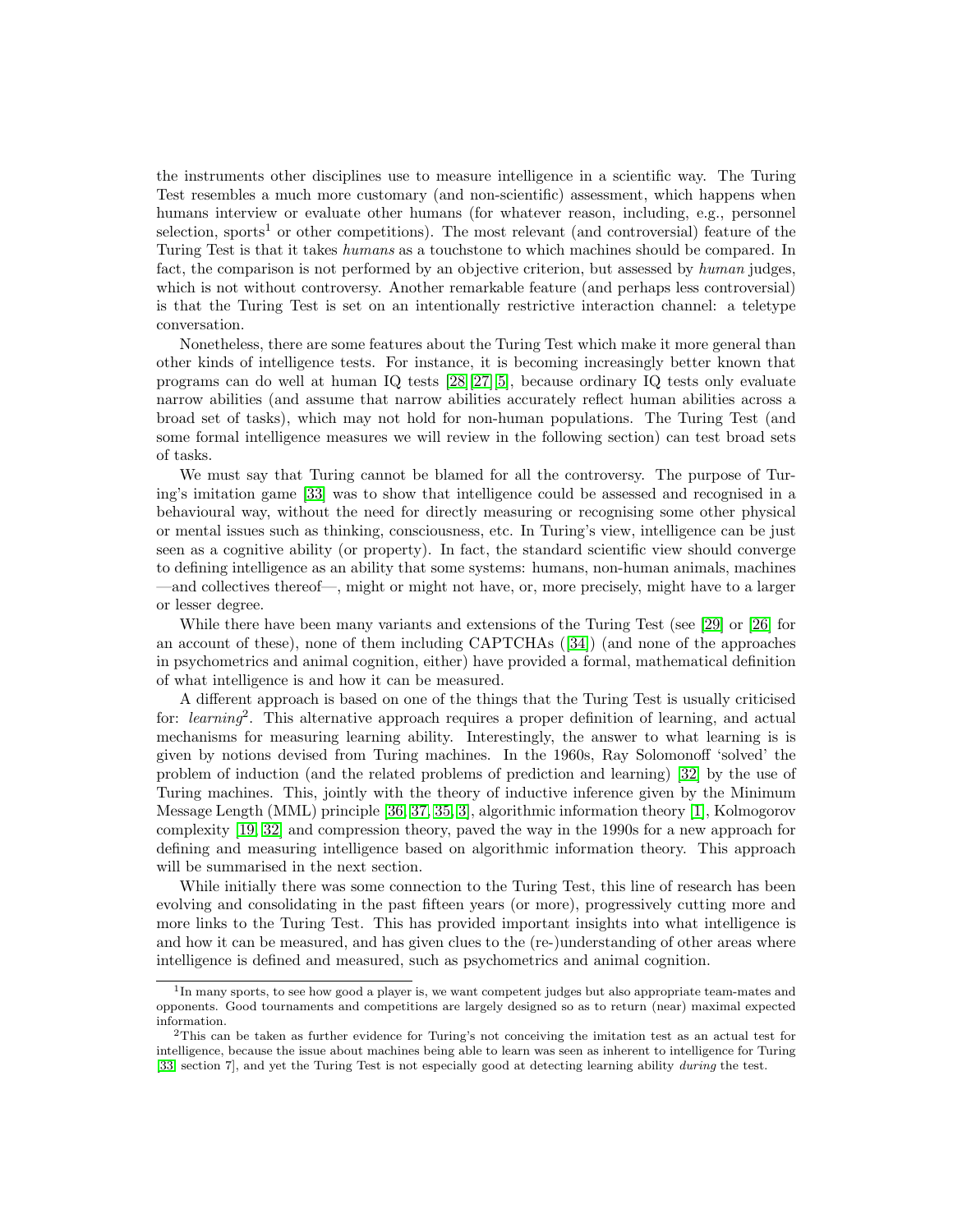An important milestone of this journey has been the recent realisation in this context that (social) intelligence is the ability to perform well in an environment full of other agents of similar intelligence. This is a consequence of some experiments which show that when performance is measured in environments where no other agents co-exist, some important traits of intelligence are not fully recognised. A solution for this has been formalised as the so-called Darwin-Wallace distribution of environments (or tasks) [\[11\]](#page-15-3). The outcome of all this is that it is increasingly an issue whether intelligence might be needed to measure intelligence. This can be interpreted or developed in at least three different ways. First, even though we might not need intelligent judges to evaluate intelligence, the use of an intelligent interrogator may be useful to conduct an adaptive test in a way which can be much more efficient than other simpler ways of adaptation (or no adaptation at all). Second, we may need other intelligent agents to become part of the exercises or tasks an intelligence test should contain, if we consider that intelligence has a social part. Third, games can be used to compare subjects so that intelligence scores (and levels) can be derived from this comparison, thus turning comparative tests into an alternative to single-agent tests. While we do not necessarily claim that all these three issues (intelligent adaptation, social intelligence and one-to-one comparison) will be ingredients in practical machine intelligence tests in the future, we think that it is important to study them. Also, doing this in the context of the Turing Test can be enlightening for clarifying the different ways of measuring intelligence and which of them may be more appropriate for machines.

Before undertaking this analysis, we need to recall that the Turing Test has a very relevant feature: it is an imitation game. The difficulty of imitation, however, is not directly proportional to intelligence. In fact, there might be non-intelligent Turing machines which are more difficult to imitate/identify than many intelligent Turing machines, and this difficulty seems to be related to the Kolmogorov complexity of the Turing machine. Biological intelligence is frequently biased to social environments, or at least to environments where other agents can be around eventually. This makes imitation games frequent, where the subjects to be imitated have some degree of intelligence. In fact, societies are usually built on common sense and common understanding, but in humans this might be an evolutionarily-acquired ability to imitate other humans, but not other intelligent beings in general. In addition, some neurobiological structures, such as *mirror neurons* have been found in primates and other species, which may be responsible for understanding what other animals (and people) do and will do, and for learning new skills by imitation. Nonetheless, humans frequently show remarkable levels of unpredictability. Interestingly, some of the first analyses of human predictability [\[30\]](#page-16-11)[\[24\]](#page-16-12) linked the problem with the competitive/adversarial scenario, which is equivalent to the matching pennies problem that we will analyse in the following section, and that has been suggested as a possible way of evaluating intelligence.

The paper is organised as follows. Section [2](#page-3-0) introduces a short account of the past fifteen (or so) years concerning definitions and tests of machine intelligence based on Turing machines, using (algorithmic) information theory and game theory. Section [3](#page-5-0) discusses the components of a Turing Test (roles and distributions) before analysing the various possibilities of Turing Tests with Turing Machines in section [4.](#page-6-0) The use and properties (such as monotonicity) of any of these possibilities is discussed in section [5.](#page-11-0) Section [6](#page-13-0) defines whether a recursive definition of the distributions used in the test can be used to build a hierarchy of tests where non-human intelligence references (and judges) can be found. Section [7](#page-14-0) briefly explores how all this might develop, and touches upon concepts such as universality in Turing machines and potential intelligence, as well as some suggestions as to how machine intelligence measurement might develop in the future.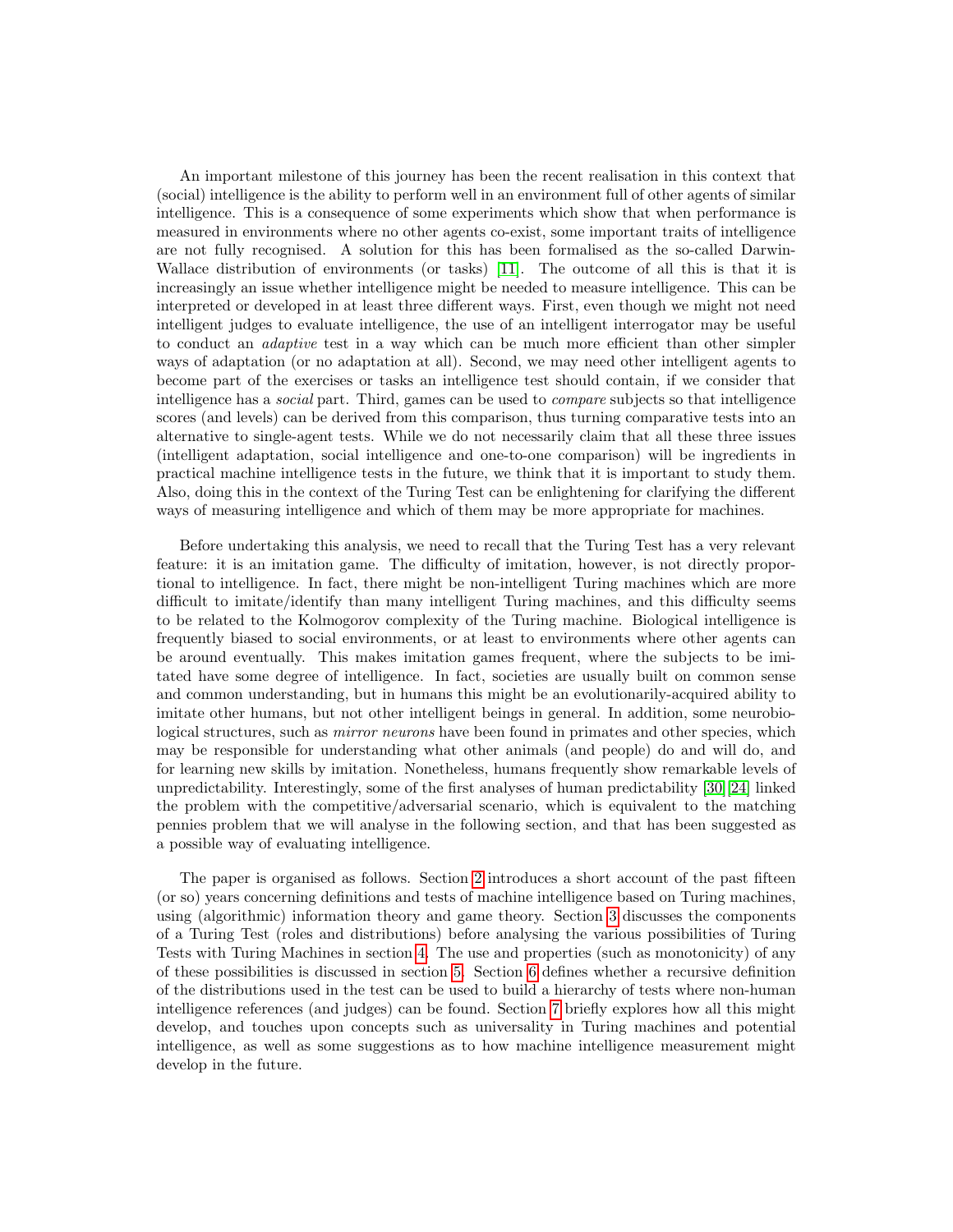# <span id="page-3-0"></span>2 Machine intelligence measurement using Turing machines

There are, of course, many proposals for intelligence definitions and tests *for machines* which are not based on the Turing Test. Some of them are related to psychometrics, some others may be related to other areas of cognitive science (including animal cognition) and some others originate from artificial intelligence (e.g., some competitions running on specific tasks such as planning, robotics, games, reinforcement learning, . . . ). For an account of some of these, the reader can find a good survey in [\[20\]](#page-16-13). In this section, we will focus on approaches which use Turing machines (and hence computation) as a basic component for the definition of intelligence and the derivation of tests for machine intelligence. We will distinguish between *single-agent* tests, where the evaluee does not need to compete or interact with other agents, but just need to solve exercises or tasks (such as psychometric tests) and adversarial tests, where the evaluee needs to compete or interact with other agents (such as most games or the Turing test).

#### <span id="page-3-1"></span>2.1 Single-agent tests using algorithmic information theory

Most of the views of intelligence in computer science are sustained over a notion of intelligence as a special kind of information processing. The nature of information, its actual content and the way in which patterns and structure can appear in it can only be explained in terms of algorithmic information theory. The Minimum Message Length (MML) principle [\[36,](#page-16-7) [37\]](#page-16-8) and Solomonoff-Kolmogorov complexity [\[32,](#page-16-6) [19\]](#page-16-10) capture the intuitive notion that there is structure – or redundancy– in data if and only if it is compressible, with the relationship between MML and (two-part) Kolmogorov complexity articulated in [\[37\]](#page-16-8)[\[35,](#page-16-9) chap. 2][\[3,](#page-15-1) sec. 6]. While Kolmogorov [\[19\]](#page-16-10) and Chaitin [\[1\]](#page-15-2) were more concerned with the notions of randomness and the implications of all this in mathematics and computer science, Solomonoff [\[32\]](#page-16-6) and Wallace [\[36\]](#page-16-7) developed the theory with the aim of explaining how learning, prediction and inductive inference work. In fact, Solomonoff is said to have 'solved' the problem of induction [\[32\]](#page-16-6) by the use of Turing machines. He was also the first to introduce the notions of universal distribution (as the distribution of strings given by a UTM from random input) and the invariance theorem (which states that the Kolmogorov complexity of a string calculated with two different reference machines only differs by a constant which is independent of the string).

Chaitin briefly made mention in 1982 of the potential relationship between algorithmic information theory and measuring intelligence [\[2\]](#page-15-4), but actual proposals along this line did not start until the (late) 1990s. The first proposal was precisely introduced over a Turing Test and as a response to Searle's Chinese room [\[31\]](#page-16-14), where the subject was forced to learn. This inductionenhanced Turing Test [\[4\]](#page-15-5) could then evaluate a general inductive ability. The importance was not that any kind of ability could be included in the Turing Test, but that this ability could be formalised in terms of MML and related ideas, such as (two-part) compression, and potentially established as a standalone single-agent test.

Independently and near-simultaneously, a new intelligence test  $(C$ -test) [\[12\]](#page-15-6) [\[9\]](#page-15-7) was derived as sequence prediction problems which were generated by a universal distribution [\[32\]](#page-16-6). The difficulty of the exercises was mathematically derived from a variant of Kolmogorov complexity, and only exercises with a certain degree of difficulty were included and weighted accordingly. These exercises were very similar to those found in some IQ tests, but here they were created from computational principles. This work 'solved' the traditional subjectivity objection of the items in IQ tests, i.e., since the continuation of each sequence was derived from its shortest explanation. However, this test only measured one cognitive ability and its presentation was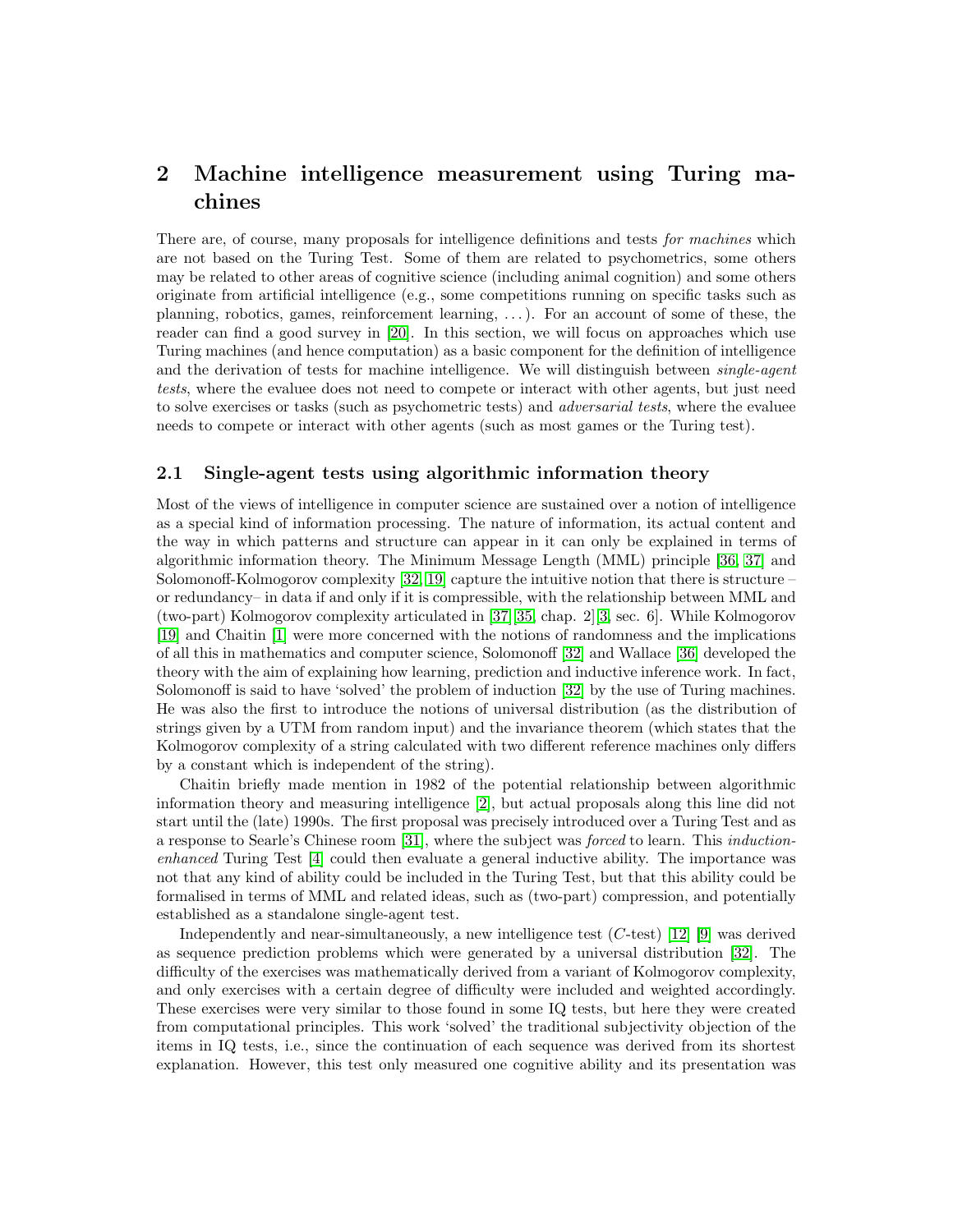too narrow to be a general test. Consequently, these ideas were extended to other cognitive abilities in [\[9\]](#page-15-7) by the introduction of other 'factors', and the suggestion of using interactive tasks where "rewards and penalties could be used instead", as in reinforcement learning.

Similar ideas followed relating compression and intelligence. Compression tests were proposed as a test for artificial intelligence [\[25\]](#page-16-15), arguing that "optimal text compression is a harder problem than artificial intelligence as defined by Turing's". Nonetheless, the fact that there is a connection between compression and intelligence does not mean that intelligence can be just defined as compression ability (see, e.g., [\[6\]](#page-15-8) for a full discussion on this).

Legg and Hutter [\[21\]](#page-16-16) would later propose a notion which they referred to as a "universal intelligence measure" —universal because of the use of a universal distribution for the weighting over environments. The innovation was mainly their use of a reinforcement learning setting, which implicitly accounted for the abilities not only of learning and prediction, but also of planning. An interesting point for making this proposal popular was its conceptual simplicity: intelligence was just seen as average performance in a range of environments, where the environments were just selected by a universal distribution.

While innovative, Legg and Hutter's universal intelligence *measure* [\[21\]](#page-16-16) showed several shortcomings stopping it from being a viable test. Some of the problems are that it requires a summation over infinitely many environments, it requires a summation over infinite time within each environment, Kolmogorov complexity is typically not computable, disproportionate weight is put on simple environments (e.g., with  $1 - 2^{-7} > 99\%$  of weight put on environments of size less than 8, as also pointed out by [\[15\]](#page-16-17)), it is (static and) not adaptive, it does not account for time or agent speed, etc.

Hernandez-Orallo and Dowe [\[10\]](#page-15-9) re-visited this to give an intelligence test that does not have these abovementioned shortcomings. This was presented as an anytime universal intelligence test. The term universal here was used to designate that the test could be applied to any kind of subject: machine, human, non-human animal or a community of these. The term *anytime* was used to indicate that the test could evaluate any agent speed, it would adapt to the intelligence of the examinee, and that it could be interrupted at any time to give an intelligence score estimate. The longer the test runs, the more reliable the estimate.

Preliminary tests have since been done [\[17,](#page-16-18) [18,](#page-16-19) [22\]](#page-16-20) for comparing human agents with nonhuman AI agents. These tests seem to succeed in bringing theory to practice quite seamlessly and are useful for comparing the abilities of systems of the same kind. However, there are some problems when comparing systems of different kind, such as human and AI algorithms, because the huge difference of both (with current state-of-the-art technology) is not clearly appreciated. One explanation for this is that (human) intelligence is the result of the adaptation to environments where the probability of other agents (of lower or similar intelligence) being around is very high. However, the probability of having another agent of even a small degree of intelligence just by the use of a universal distribution is discouragingly remote.

### <span id="page-4-0"></span>2.2 Adversarial tests: "Matching Pennies" and other multi-agent tests

A different, but also formal, approach to machine intelligence evaluation originates from game theory and computation, using a game known as 'matching pennies', which is a binary version of rock-paper-scissors, both of them being stateless games, since the result only depends on the current move and not on previous moves as other games. In 'matching pennies', there are two players and at each round both players signal either heads or tails. The goal of the first player, the predictor, is that both players' signals agree, and the goal of the second player,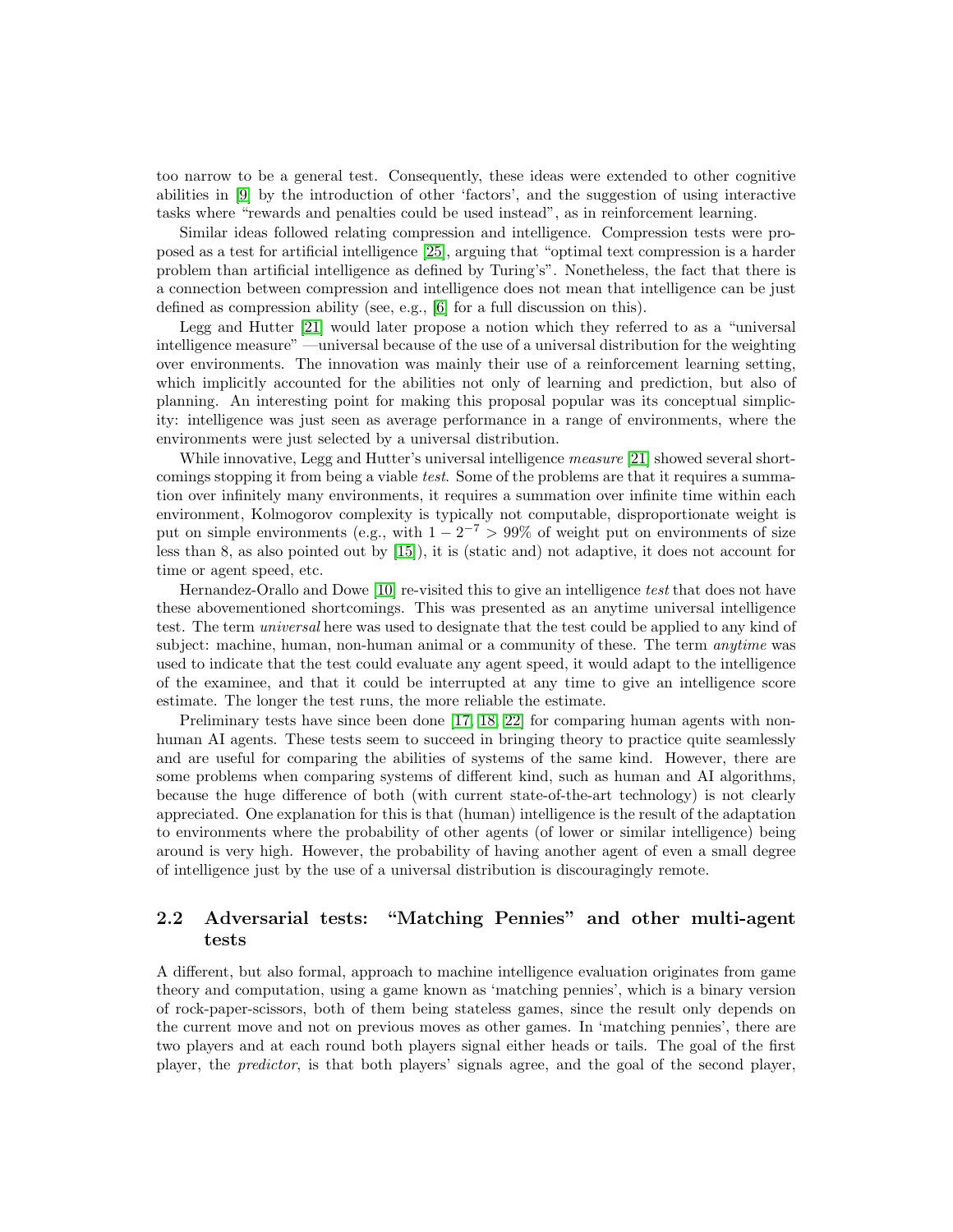the evader, is that the players' signals disagree. This game has been proposed as an intelligence test in the form of Adversarial Sequence Prediction [\[14\]](#page-15-10)[\[16\]](#page-16-21) and is related to the "elusive model paradox" [\[3,](#page-15-1) sec. 7.5] and to the problem of human unpredictability, mentioned in the introduction. A tournament was organised in 2011 where computer algorithms can compete [http://matchingpennies.com/tournament/].

The intelligence test based on matching pennies is defined for two computational models of agent environments: Turing machines (TMs) and finite state machines (FSMs). In these tests the agent plays the predictor against an environment (TM or FSM) that plays the evader. The tests are an attempt to address several goals:

- Avoid the bias in some other formal intelligence measures [\[15\]](#page-16-17) by testing agents against a wide set of environments.
- Provide meaningful measures for agents up to arbitrarily high levels of intelligence while assigning every agent a finite intelligence.
- Avoid assigning decreasing weight to tests against increasingly difficult environments.
- Give agents time to learn before they are measured (although in the FSM setting, the test produces a secondary measurement of agents' speed of learning).

Environments are organised into hierarchies of sets, depending on the quantity of computing resources the environments use (time for TMs, number of states for FSMs). Rather than measuring agent intelligence as a weighted sum of results against a distribution of environments, the measure is an ordinal of the highest set such that the agent can defeat every environment in the set.

Although this test measures agents against a wide set of environments, it only measures the single skill of playing the matching pennies game. Also, this test is useless for stochastic agents and environments, since any algorithm with a source of truly random bits will asymptotically win half the rounds at matching pennies.

A related approach is the notion of evaluation using multi-agent environments. The question of what the individual (or common) goals are and how the other agents are chosen is complex. In [\[11\]](#page-15-3), the so-called Darwin-Wallace distribution is introduced where environments are generated using a universal distribution for multi-agent environments, and a number of agents (also generated by a universal distribution) populate the environment. The probability of having interesting environments and agents is very low on this first 'generation'. However, if an intelligence test is administered to this population and only those with a certain level are preserved (with high probability), we may get a second population whose agents will have a slightly higher degree of intelligence. Iterating this process we have different levels for the Darwin-Wallace distribution, where evolution is solely driven (boosted) by a fitness function which is just measured by intelligence tests.

# <span id="page-5-0"></span>3 Roles and distributions in Turing Tests

Some of the problems of the standard interpretation of the Turing Test are originated by the participants taking different roles: a judge, an honest (or dishonest) member of the human population and an imitator (or impostor) of the human population. It is not always clear what the goals of the three agents are and whether the three agents are really necessary for comparing humans and machines.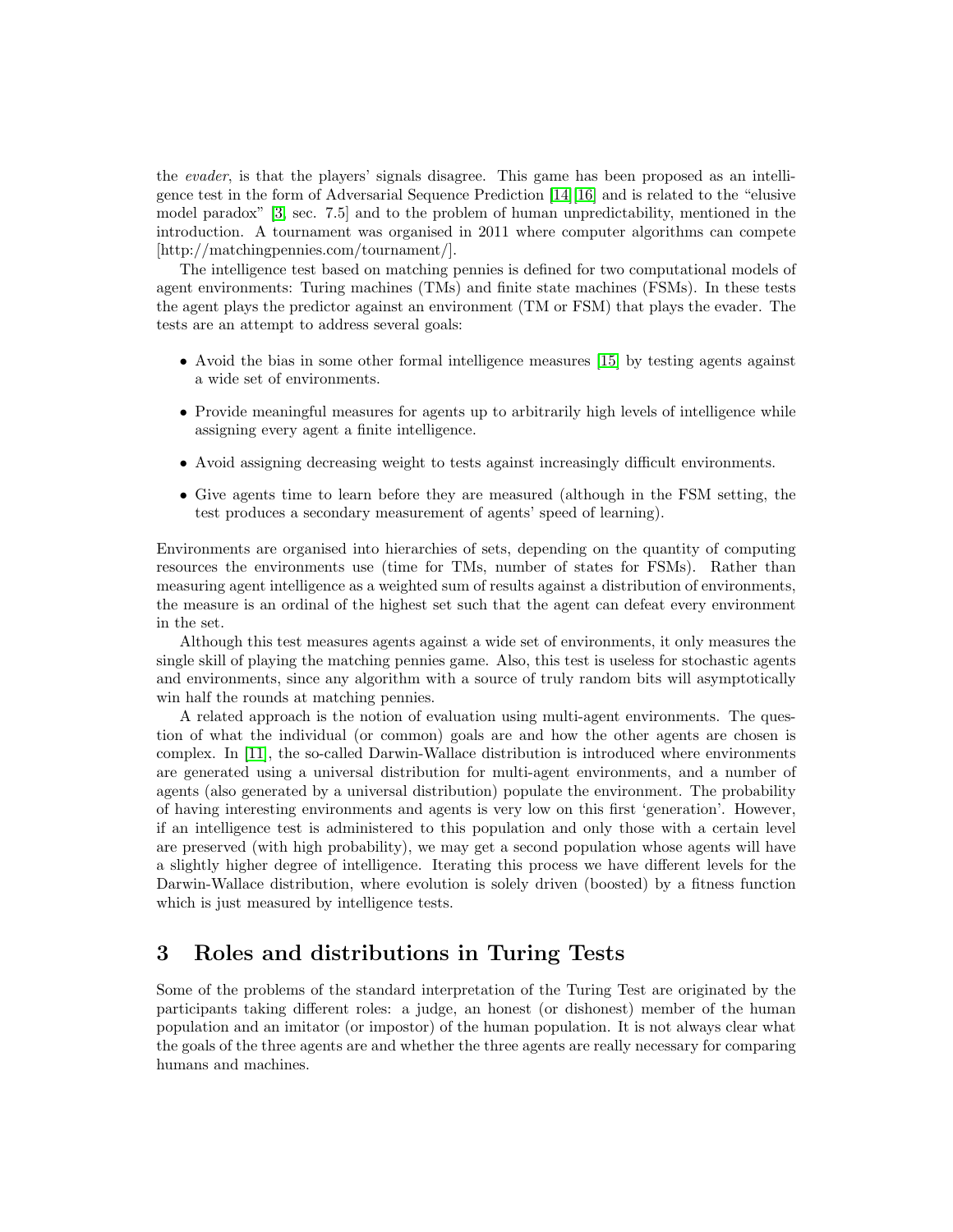The basic idea behind a Turing Test is to check whether a machine has a behavioural property Υ, by comparing it to reference subject which certainly has the property. An interrogator/judge is used to try to ascertain whether the evaluee has the property.

From the Turing Test (and after the tests seen in section [2\)](#page-3-0) we can distinguish the following roles:

- Generators: are TMs which just generate a sequential (possibly infinitely) string of 0s and 1s.
- Interrogators: are interactive TMs which exchange inputs and outputs and may change its outputs according to previous inputs. Typically, it is assumed that the same query is sent to all the agents. An environment can be seen as an interrogator, where the interaction is ruled by actions, observations and rewards.
- Judges: determines a degree of similarity between the evaluees or tells which one has the property  $\Upsilon$  (to a higher degree). A judge has the outputs of the evaluated agents as inputs.
- Predictors: are TMs which try to anticipate (and output) the next bit(s) of the input.
- Evaders: are TMs which try to anticipate (and output) some bit(s) which do not match the next bit(s) of the input.
- *Imitators*: are special kinds of predictors which usually have a more complex input (what the agent to be imitated had as inputs and outputs) and try to have a similar behaviour.

Conceptually, generators are simple, since they do not depend on the input. Predictors and evaders are clearly more complex, since they rely on inputs and outputs. Imitators are more convoluted since they need to observeboth the inputs and outputs of other systems. Finally, interrogators and judges (and especially when these two functions come together) may need to make up models of the subjects they are interrogating and judging, and use this information to generate their outputs (queries). Nonetheless, depending on the specific setting some of these agents may become more elaborate. For instance, an imitator may try to issue outputs to get some desired behaviour from its opponent, playing a 'manipulator' or 'controller' role.

The specific roles each agent might actually take will be determined by the goals we set on each specific setting for a test, and the characteristics of the agents. Consequently, goals must be clearly determined if we want to make an unambiguous game and know exactly what it is doing.

# <span id="page-6-0"></span>4 Games with Turing Machines

Before giving specific instances, let us give a general definition that can be instantiated by setting the number of participants, distributions, roles and interfaces.

**Definition** A general Turing Test is defined as a tuple  $\langle J, R, E, G_J, G_R, G_E, D_J, D_R, D_E, I \rangle$ , where:

- The reference subject R is randomly chosen from a distribution  $D_R$  and follows goal  $G_R$ .
- The evaluee subject E is randomly chosen from a distribution  $D<sub>E</sub>$  and follows goal  $G<sub>E</sub>$ .
- The interrogator/judge J is randomly chosen from a distribution  $D_J$  and follows goal  $G_J$ .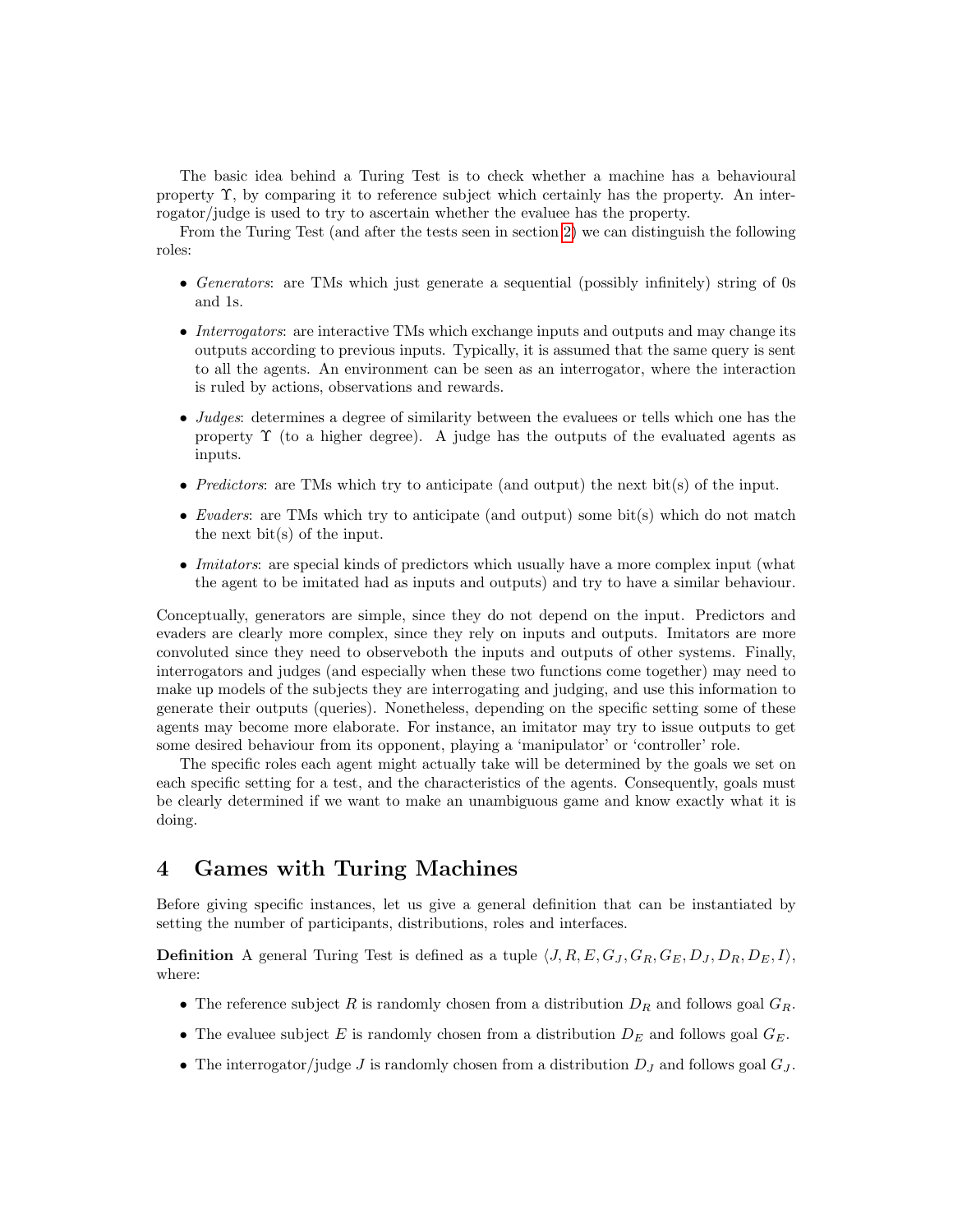

Figure 1: Left: A two-agent unidirectional setting. Right: a two-agent bidirectional setting.

- <span id="page-7-1"></span>• There is an *interaction* protocol  $I$  which is executed until a condition is met (a given number of steps, a limited time or a certainty of the result).
- The test returns an assessment for  $E$ .

The evaluee  $E$  is usually given, so the distribution  $D<sub>E</sub>$  is not necessary (or we can just express this case by saying that  $D<sub>E</sub>$  gives all the probability to a specific individual  $E$ ). An instance of the previous schema requires us to determine the distribution  $D_J$  and  $D_R$ , the goals of the three participants and, most especially, how the interaction I goes. In the classical Turing Test, we know that  $D_j$  and  $D_R$  are taken from a human population, the goal of J is to tell which of R and E has really been taken from the reference distribution  $D_R$ , the goal of R and E is to be chosen as the one who is really taken from  $D_R$ , and the interaction I is an open teletype conversation<sup>3</sup> .

Of course, other distributions for  $D_R$  could lead to other tests, such as, e.g., a canine test, taking  $D_R$  as a dog population, and judges as other dogs which have to tell which is the member of the species or perhaps even how much intelligent it is (for whatever purpose  $-e.g.,$  mating or idle curiosity).

More interestingly, we can look into possible instances using Turing machines. Let us start with instances where only two agents participate (and the judge/interrogator is replaced by a simple payoff function). After this, we will analyse the case where a judge/interrogator conducts the test.

#### <span id="page-7-0"></span>4.1 Turing Tests by observation

If there is no interrogator which enquires or conducts the test in any way and just a judge which observes how two agents play, we have a Turing test by observation. While the capacity of telling between two agents is reduced because of the inability of conducting the test (and hence guiding the games to situations where the test can get more information), we can still explore some insightful possibilities. Figure [1](#page-7-1) shows two cases where two agents can play the roles of generators, predictors or evaders. The reason why we use prediction or identification as a goal is the same that lies behind the proposals in section [2.](#page-3-0) We want tests that can be completely free of culture bias (or human bias), such as language, assumed previous knowledge, etc.

The setting on the left of Figure [1](#page-7-1) is very similar to the general abstract setting which is typically used for analysing what learning is, how much complexity it has and whether it can be solved. If the generator outputs strings and the predictor has to identify what the generator does, this is clearly related to Gold's language identification in the limit [\[8\]](#page-15-11). If the predictor identifies the generator at some point, then it will start to score perfectly from that moment. While Gold was interested in whether this could be done in general and for every possible generator (or language), here we are interested in how well the predictor  $E$  does this on average

<sup>&</sup>lt;sup>3</sup>This free teletype conversation may be problematic in many ways. Typically, the judge  $J$  wishes to steer the conversation in directions which will enable her to get (near-)maximal (expected) information (before the time-limit deadline of the test) about whether or not the evaluee subject E is or is not from  $D_R$ . One tactic for a subject which is not from  $D_R$  (and not a good imitator either) is to distract the judge J and steer the conversation in directions which will give judge  $J$  (near-) minimal (expected) information.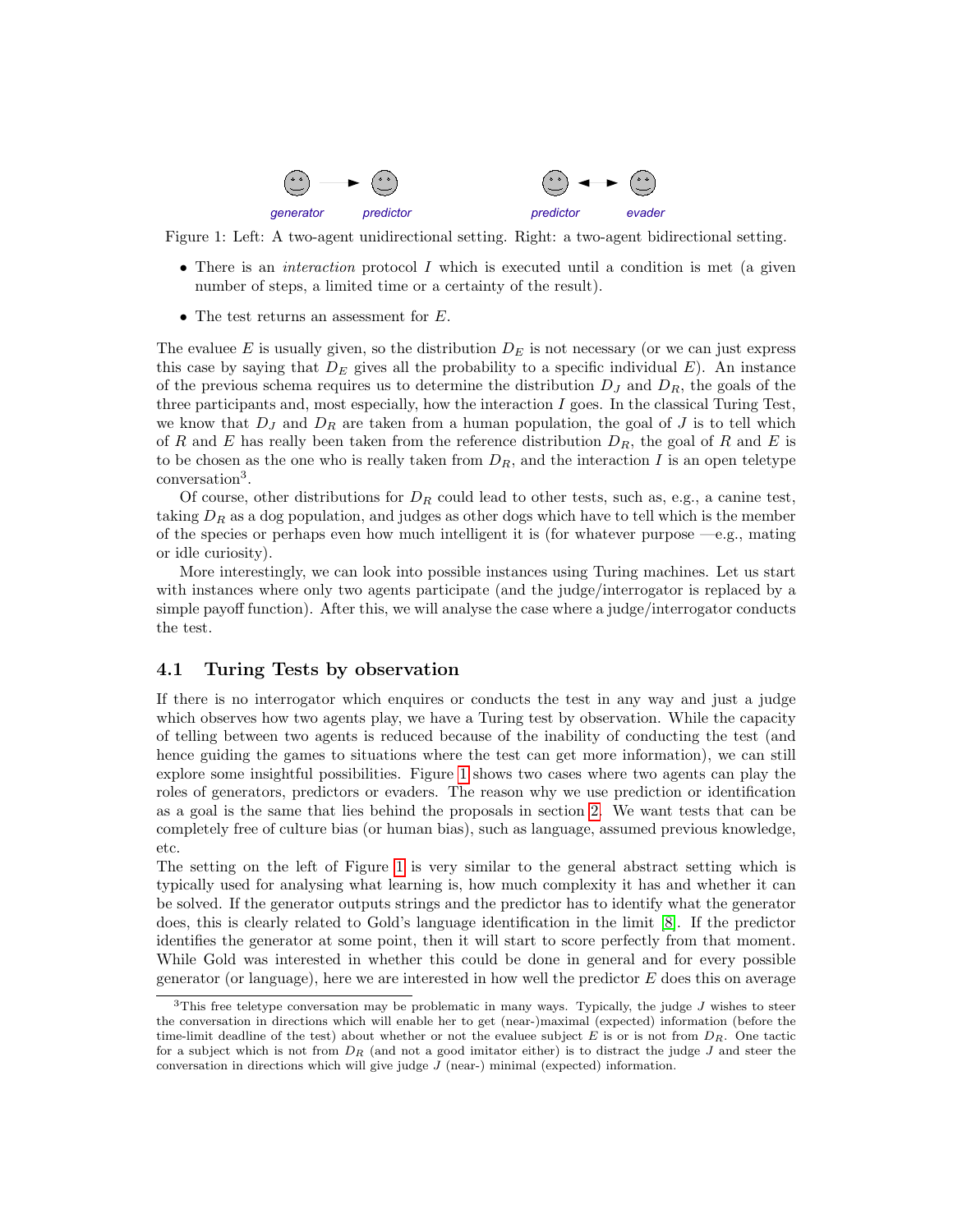$$
1\begin{array}{|c|c|c|c|}\hline 1 & 0 & 1 & 0 \\ \hline & +1 & -1 & -1 & -1 \\ \hline & -1 & -1 & -1 & -1 \\ \hline & -1 & -1 & -1 & -1 \\ \hline & -1 & -1 & -1 & -1 \\ \hline & -1 & -1 & -1 & -1 \\ \hline & -1 & -1 & -1 & -1 \\ \hline & -1 & -1 & -1 & -1 \\ \hline & -1 & -1 & -1 & -1 \\ \hline & -1 & -1 & -1 & -1 \\ \hline & -1 & -1 & -1 & -1 \\ \hline & -1 & -1 & -1 & -1 \\ \hline & -1 & -1 & -1 & -1 \\ \hline & -1 & -1 & -1 & -1 \\ \hline & -1 & -1 & -1 & -1 \\ \hline & -1 & -1 & -1 & -1 \\ \hline & -1 & -1 & -1 & -1 \\ \hline & -1 & -1 & -1 & -1 \\ \hline & -1 & -1 & -1 & -1 \\ \hline & -1 & -1 & -1 & -1 \\ \hline & -1 & -1 & -1 & -1 \\ \hline & -1 & -1 & -1 & -1 \\ \hline & -1 & -1 & -1 & -1 \\ \hline & -1 & -1 & -1 & -1 \\ \hline & -1 & -1 & -1 & -1 \\ \hline & -1 & -1 & -1 & -1 \\ \hline & -1 & -1 & -1 & -1 \\ \hline & -1 & -1 & -1 & -1 \\ \hline & -1 & -1 & -1 & -1 \\ \hline & -1 & -1 & -1 & -1 \\ \hline & -1 & -1 & -1 & -1 \\ \hline & -1 & -1 & -1 & -1 \\ \hline & -1 & -1 & -1 & -1 \\ \hline & -1 & -1 & -1 & -1 \\ \hline & -1 & -1 & -1 & -1 \\ \hline & -1 & -1 & -1 & -1 \\ \hline & -1 & -1 & -1 & -1 \\ \hline & -1 & -1 & -1 & -1 \\ \hline & -1 & -1 & -1 & -1 \\ \hline & -1 & -1 & -1 & -1 \\ \hline & -1 & -1 & -1 & -1 \\ \hline & -1 & -1 & -1 & -1 \\ \hline & -1 & -1 & -1 & -1 \\ \hline & -1 & -1 & -1 & -1 \\ \hline & -1 & -1 & -1 & -1 \\ \hline & -1 & -1 & -1 & -1 \\ \hline & -1 & -1
$$

<span id="page-8-0"></span>Figure 2: Payoff matrices for three different zero-sum games: matching pennies (left), pure co-ordination (middle) and battle-of-the-sexes (right).

for a randomly-chosen generator R from a distribution  $D_R$ . Also Solomonoff's setting is also very similar to this. Solomonoff proved that  $E$  could get the best estimations for  $R$  if  $E$  used a mixture of all consistent models inversely weighted by 2 to the power of their Kolmogorov complexity. While this may give the best theoretical approach for prediction and perhaps for "imitation", it does not properly "identify" R. Identification can only be properly claimed if we have one single model which is exactly as  $R$ . This distinction between one vs. multiple models is explicit in the MML principle, which usually considers just one single model, the one with the shortest two-part message encoding of said model followed by the data given this model.

We know that the higher the Kolmogorov complexity (or Levin's  $Kt$  complexity [\[23\]](#page-16-22)) of the TM acting as a generator, the harder it will be for the predictor (the evaluee subject) to follow that. This is what many of the previous attempts for measuring intelligence using Kolmogorov complexity have attempted so far [\[13\]](#page-15-12). However, these attempts do not consider interaction.

The setting on the right of Figure [1](#page-7-1) is the basic step towards interaction. A possible way of establishing a game in this setting is as follows:

Definition An observational Turing Test for Turing machines is defined as an instance of definition [4,](#page-6-0) where

- The interaction is solely given as an exchange of bits between the reference subject  $R$  and the evaluee subject  $E$ . For each step, both  $R$  and  $E$  have to output a finite binary string  $r_i$  and  $e_i$  simultaneously. Both R and E have access to the history of R and E's outputs.
- The goals of the reference and evaluee subjects,  $G_R$  and  $G_E$ , are given by a payoff matrix, which produces a reward depending on the values of  $r_i$  and  $e_i$ .
- The test returns a score as the average payoffs for agent  $E$  after a given number of interactions (or any other specified stopping criterion).

The payoff matrix is crucial for making the game informative and useful for getting some information about the behaviour of  $R$  and  $E$ . In the case where the interaction is set to binary strings of length 1, then we have a typical situation in game theory, where many special cases can be derived, as shown in Figure [2:](#page-8-0)

By changing the payoff matrix, we have many different games where we can analyse the abilities of two players<sup>4</sup>. In the case of matching pennies, it is pure competition what we evaluate. In the case of battle-of-the-sexes, co-ordination is important but there is some degree of selfishness. Some combinations are completely useless for evaluating agents, such as the pure co-ordination case (Figure [2,](#page-8-0) middle), where there is a pure Nash equilibrium by both agents agreeing on their outputs. In the terminology of the adversarial game (matching pennies) used in the previous section, it would be like having two predictors or two evaders.

As an evaluation test, we are precisely interested in those combinations where there is no pure or mixed Nash equilibrium. In the case of matching pennies, we have a mixed strategy

<sup>4</sup>Also, all these games are stateless (or static) games. More complex things take place with games for which rewards depend on previous states.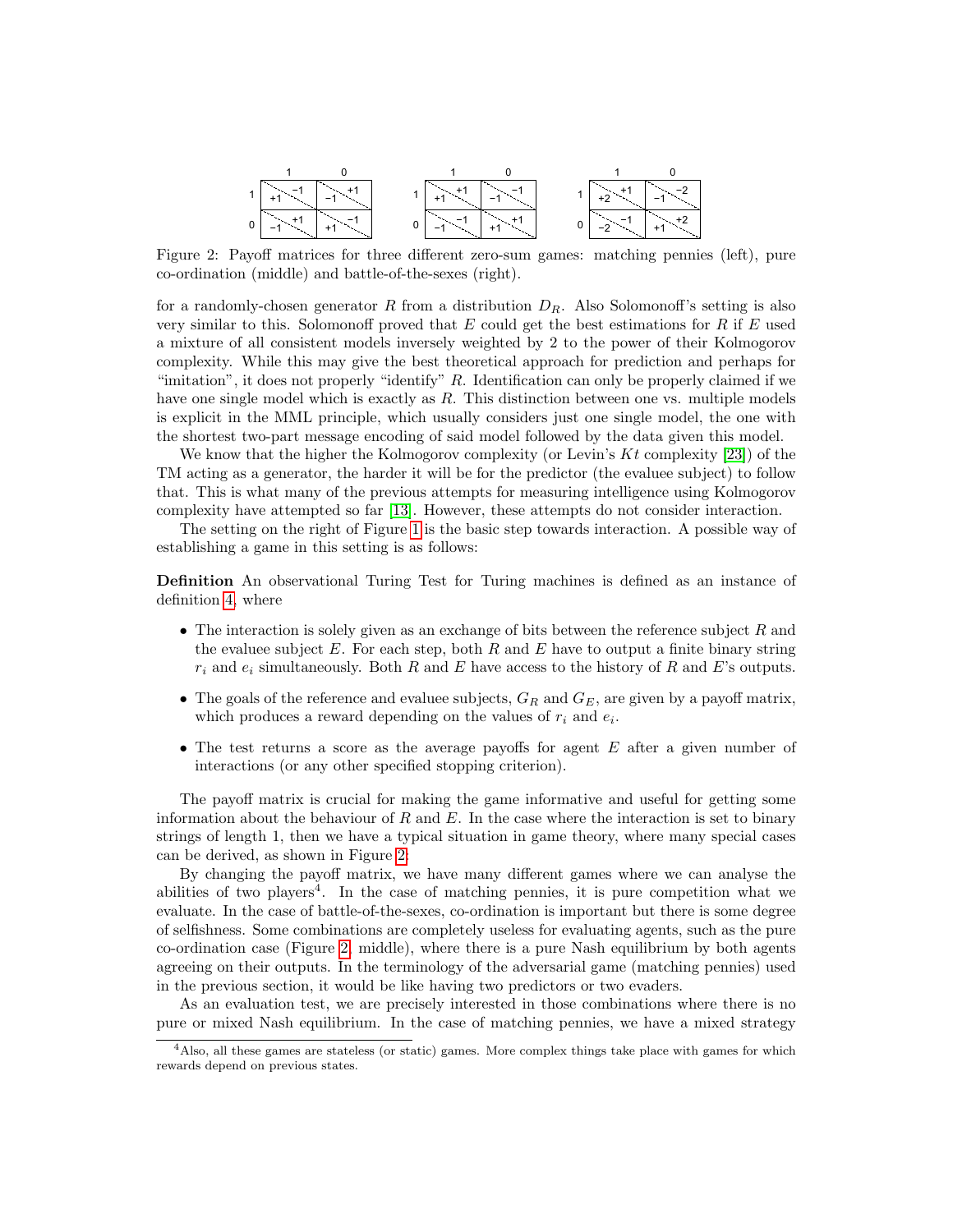

<span id="page-9-1"></span>Figure 3: Left: A three-agent unidirectional setting with two predictors. Right: a two-agent unidirectional setting with one predictor and one imitator.

equilibrium when both agents make a true random choice between 0s and 1s. However, for deterministic agents without a true source of randomness the matching pennies game can be exploited as an interesting problem which can be used as a very pure and simple way of observing some prediction abilities and intelligent behaviour.

Consequently, definition [4.1](#page-7-1) becomes useful for comparing agents as long as there is no easy equilibrium in general (or it simply does not exist), payoff can be increased by a good prediction of the opponent moves and possibly avoiding being predicted by the opponent.

The next step seems to be three-agent game.

For instance, we can just set the game with one generator and two predictors, as in Figure [3](#page-9-1) (left). This is virtually the same case as discussed above, when we had a generator and a predictor. The problem of using a generator is that it is not adaptive and the 'queries' (outputs) chosen a priori may be useless to tell between reference and evaluee. Similarly, we could figure out a generator, a predictor and an imitator, as shown in Figure [3](#page-9-1) (right) where the result of the test is given by how well the imitator resembles the predictor. While this does not go much beyond the case with a generator and two predictors, it is more convoluted, because we have many different outcomes. For instance, the generator may issue queries which can be generally captured by the predictor, and then the imitator will just behave as another predictor. In other cases, the generator may issue queries which are difficult for the predictor, then the behaviour of the predictor will be easy or difficult depending on how the predictor really is. For instance, a predictor can just behave randomly in these cases (perhaps intentionally), making it very difficult for the imitator to follow. The role of the imitator, which we will explore in more depth in the next section, is special in the sense that it may know the answers for the generator but it may answer them wrong in order to better resemble a bad predictor. The problem of this setting is that the generator has influence on the predictor, and the generator and the predictor have influence on the imitator, but the imitator has no influence on the other two agents. Consequently, it cannot properly be seen as a three-way test, since generator and imitator could be encapsulated by a single agent.

#### <span id="page-9-0"></span>4.2 Turing Tests by interrogation

One of the distinct features of the Turing Test is that there is a special agent (originally a human) who must conduct the test with the goal of guessing who is who in the game.

So we now explore the possibilities with 'interrogators'. Interrogators can be understood in many ways and can have many different goals. In fact, the relevance of interrogators is not only that they seek to maximise information but also that the evaluee may have an effect of them, turning the evaluee into an active participant of the evaluation<sup>5</sup>.

First, if we only consider two agents, we can just set one as interrogator and the other as

<sup>&</sup>lt;sup>5</sup>Ray Solomonoff used to say that a test is also testing the tester (personal communication). In what follows, we assume that the interrogator is not the evaluee, but yet again this is related to the problem of telling between intelligent and non-intelligent agents, which might require intelligence (especially if this is meant to be done efficiently).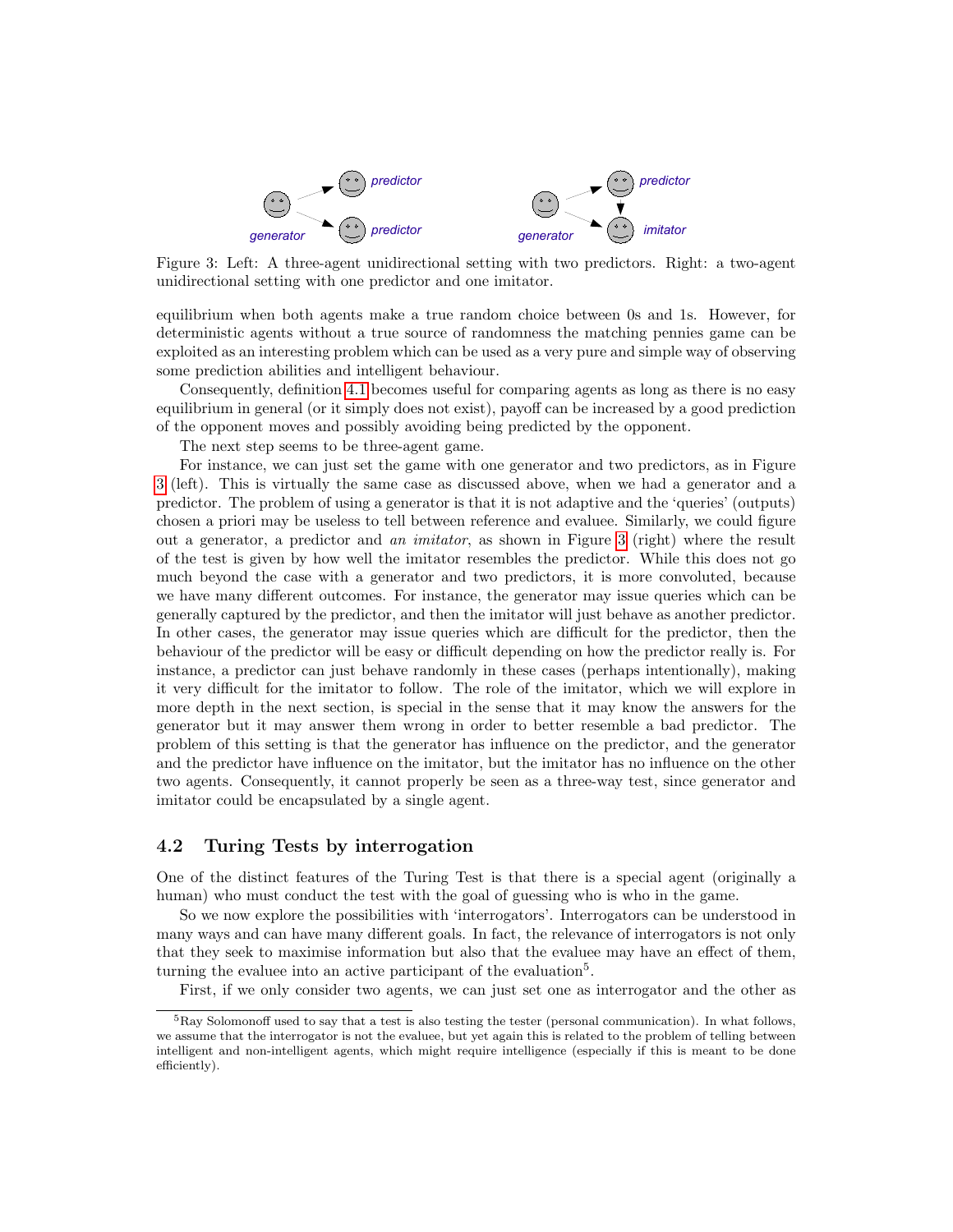<span id="page-10-0"></span>

<span id="page-10-1"></span>Figure 5: Left: A three-agent bidirectional setting with two predictors. Right: a two-agent bidirectional setting with one predictor and one imitator.

the evaluee, as shown in Figure [4.](#page-10-0) This pictures an automated interrogator, trying to adapt the complexity of the exercises to the responses of the predictor is frequent in the area of Computerised Adaptive Testing in psychometrics. It is also one of the features of the anytime, adaptive, test in [\[10\]](#page-15-9).

In order to explore this with three agents, a simple setting would be to have one interrogator and two predictors, as shown in Figure [5](#page-10-1) (left). The goal of the interrogator might be to maximise the cases where one predictor is right and the other is wrong. An alternative, more detailed, option would be to determine for which kinds of problems (or difficulties), both agents differ. One possible procedure would be to adjust (increase or decrease) the Kolmogorov (or Kt) complexity of the problems in order to find the complexity where the difference between the expected accuracy of both agents is highest. This idea has some problems. First, it is not clear that the difference between the performance of the two predictors has a maximum as a function of any measure of complexity of the outputs issued by the generator. Second, there might be (infinitely) many local minima. Some of the problems are inherited from (and are well-known in) the area of adaptive testing, as in the case with one interrogator and one predictor, already mentioned above.

A next step, following the standard interpretation of the Turing Test, would be to introduce the figure of an 'imitator'. The gist of this role is linked to the existence of a good reference, since an imitator could look stupid in order to imitate a less skilled reference ability, such as a computer program having to slow down when multiplying two 5-digit numbers together in order to impersonate a human. As already mentioned, while there is a dependency, the difficulty of imitation is not proportional to the intelligence of the imitated subject. However, we are especially interested (as Turing was) in the ability of imitating intelligent agents, since this is a sufficient (but not necessary) condition for intelligence. A way out of this situation is to figure out a setting where 'purposed' evaluees need to imitate agents that are forced to act intelligently (or, at least, to predict well). A setting which includes an imitation role in this way is shown in Figure [5](#page-10-1) (right).Here we have three players: a reference subject, which plays the predictor role, and an evaluee subject, which plays the imitator role.

Definition A Turing Test with Turing machines as imitator and interrogator is defined as an instance of definition [4,](#page-6-0) where

- The interaction goes as follows. A finite string (query) is output by interrogator  $J$ , then R and E must output a string simultaneously, then J issues another query, and so on. The three agents 'see' what the other agents have output so far.
- The goal of the interrogator,  $G_J$ , is defined as a reward function which directly depends on how similar the outputs of  $J$  and  $R$  are, and how dissimilar the outputs of  $R$  and  $E$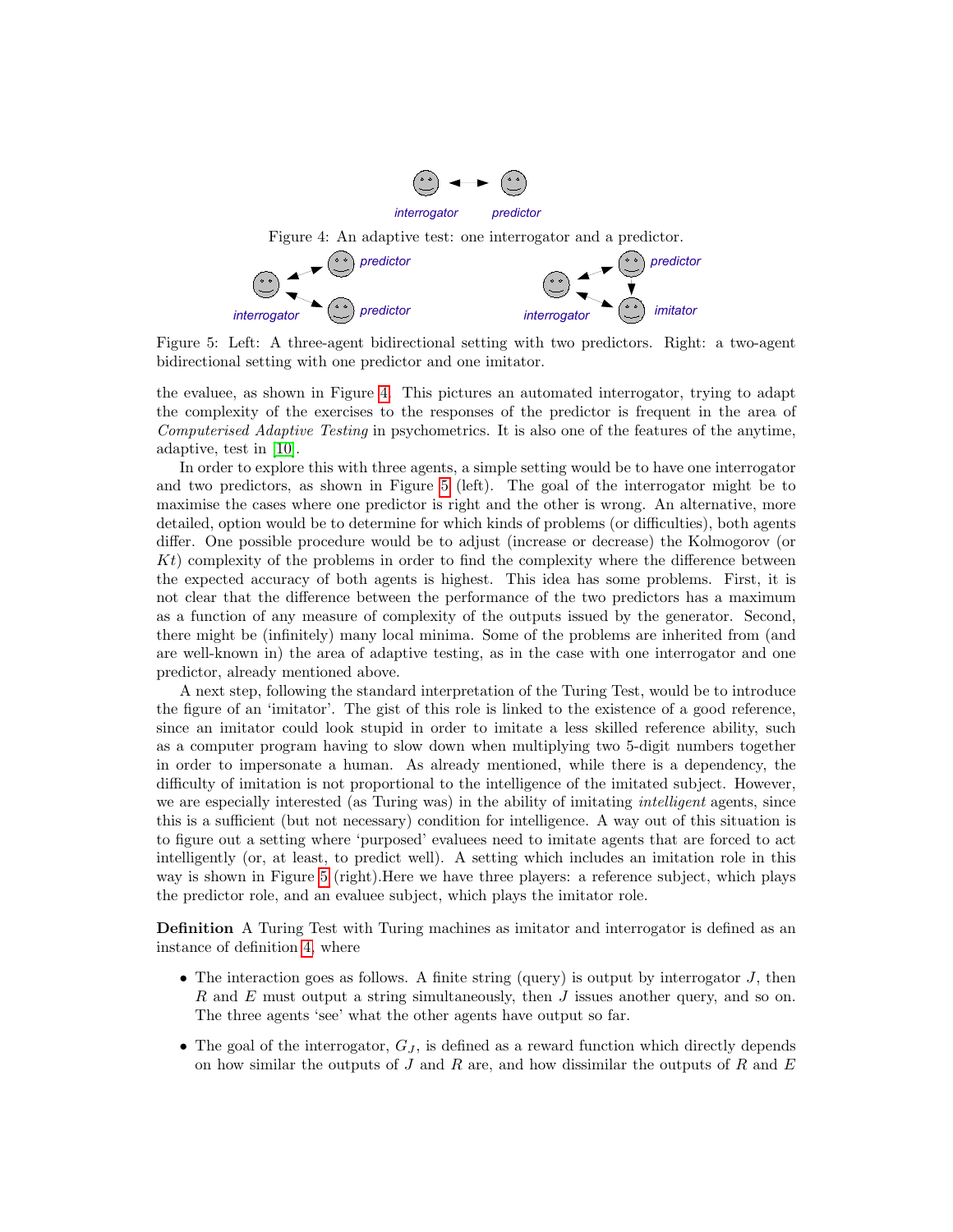are. These two components of the reward function could have a weight  $\alpha$ , where  $\alpha = 1$ means that only the similarity between the outputs of J and R is used and  $\alpha = 0$  means that only the dissimilarity between the outputs of  $R$  and  $E$  are considered.

- the goal of the reference subject,  $G_R$  is defined as a function which depends on how similar the outputs of  $J$  and  $R$  are. As we can see, the reward functions for  $J$  and  $R$  are 'compatible' (we can improve both at the same time).
- the goal of the evaluee subject,  $G_E$  is defined as a function of the similarity between R and E. Note that this could be incompatible with part of the reward for the interrogator.
- The test returns a score as the average payoffs for agent  $E$  after a given number of interactions (or any other specified stopping criterion).

It is not clear which value of  $\alpha$  is most reasonable. It seems clear that it cannot be 1, because in that case the interrogator would just make very simple questions and all the rewards would be compatible, leading to a (Nash) equilibrium. A value of  $\alpha = 0$  is possible, but it may lead to J outputting very difficult sequences (e.g. random), so  $R$  would be completely lost and would answer almost randomly, whereupon  $E$  would have many problems to imitate  $R$ .

As we see, the three players have different characteristics and different reward systems. The game is also asymmetric, and the interrogator knows who the reference is and who the evaluee is. In order to make it symmetric, the test could be defined as a series of executions of definition 3, where the roles of  $R$  and  $E$  are exchanged.

Again, as in the predictor-evader case (e.g., matching pennies), whenever we have interaction the output has influence on future inputs, so agents need to determine the best outputs for future rewards. This means that in some occasions some agents may act suboptimally (non-rationally in the terminology of game theory) for a local decision in order to maximise global rewards. This is exactly what happens in reinforcement learning. In fact, we could say that being a generator is not demanding at all, being a good predictor is demanding as we know from passive, sequential prediction in Solomonoff's sense, being a good imitator is more demanding since it sets the setting in a kind of input-output query structure where the agent does not have influence on the inputs (so it is not query learning but interactive learning, as, e.g., reinforcement learning) and finally, the interrogator is the most demanding of all.

In this three-agent game we have many possibilities. If the predictor is able to predict well and the imitator follows the predictor, then the reward for the interrogator will not be optimal (depending on  $\alpha$ ). If the predictor performs well and the imitator cannot cope with the predictor the rewards for the interrogator will be high. If the predictor is not able to predict well, and the imitator does not follow the predictor the reward for the interrogator will not be optimal (depending on  $\alpha$ ). Reducing the difficulty of the queries is a possible solution. Finally, if the predictor is not able to predict well and the imitator follows the predictor, then the interrogator will have to reduce the difficulty of the queries, but this may not improve the situation for the interrogator. However, any of the three agents can take suboptimal actions in order to maximise the overal reward (for this it is relevant whether the agents know what the stopping criterion for the test is).

## <span id="page-11-0"></span>5 Monotonicity, total orders and intelligence scales

As we have seen, not many settings of the Turing test work for Turing machines, especially because some combinations lead to easy equilibrium, evaluation is inefficient or imitation does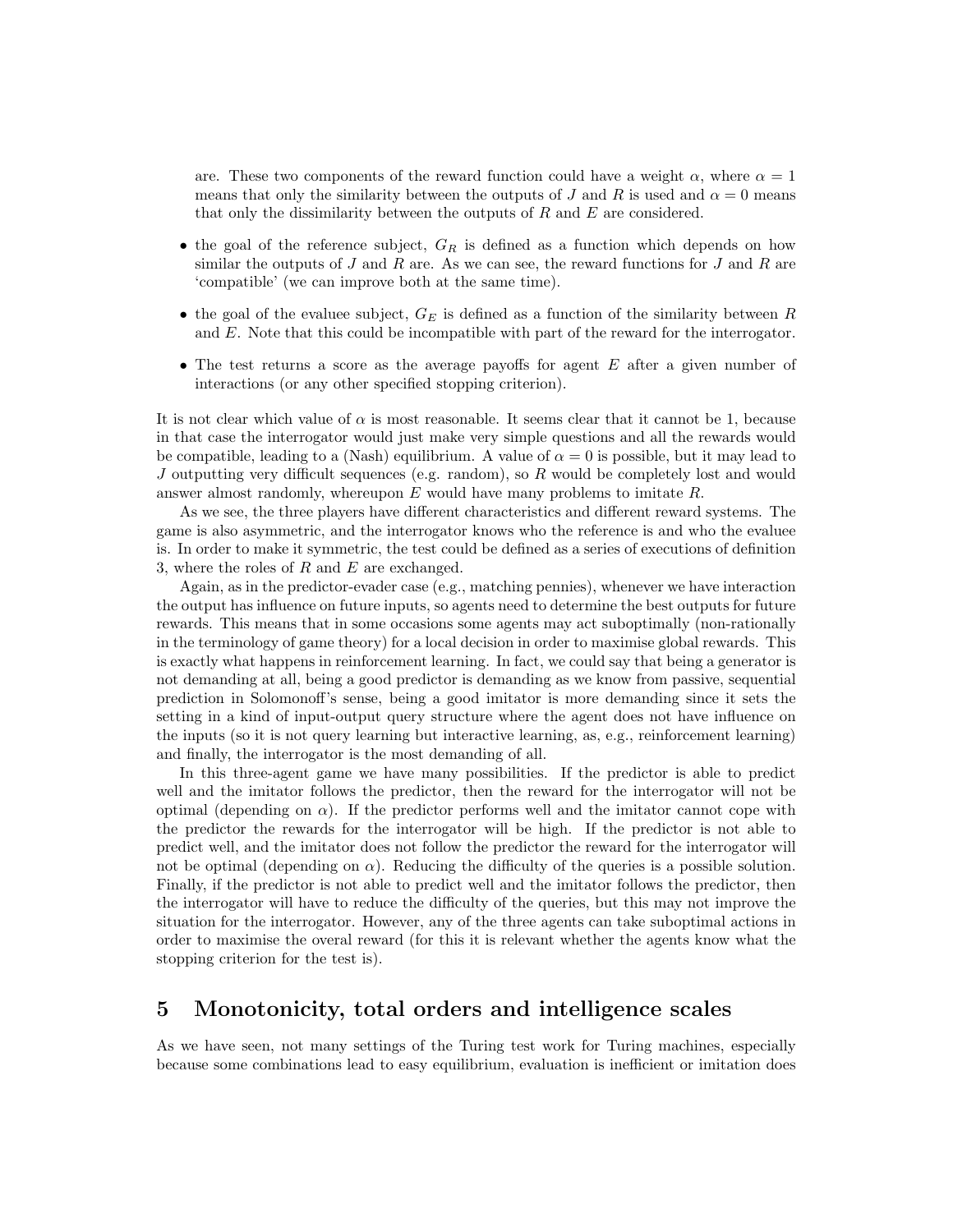not have a purposed reference. The previous instances also make it more explicit that the distribution  $D_R$  over the agents that the evaluee has to imitate or compete with is crucial. And the way in which the interrogator is chosen  $(D<sub>J</sub>)$  is also important for the efficiency of the test.

Let us first explore one of the cases where things seem better delimited: the matching pennies case. One should expect that if an agent  $a$  is more intelligent than  $b$  then the comparison would give a better score to a than b. From here, especially if we want to create a scale from pairwise comparisons, we would like to have the transitivity property, i.e., using  $\lt$  as an order relation, we would like that for every a, b and c we have that  $a < b$  and  $b < c$  implies  $a < c$ . We see that this is not the case, as the following example shows:

**Example:** Let us consider an agent  $a_1$  which always outputs 1. Consider a second agent  $a_2$  which starts with a 0 and then switches to 1 (forever) if the opponent started with 1 or stays with  $0$  (forever) if the opponent started with  $0$ . Finally, a third agent  $a_3$  starts with a  $0$  and then switches to 1 (forever) if the opponent started with 0 or stays with 0 if the opponent started with 1. The game is always between a predictor and an evader, and the previous description is given for the role of predictor. When they play as evaders, the output bits are just the opposite. For instance, if  $a_1$  plays as predictor and  $a_2$  as evader, the outputs would be 11111... for  $a_1$  and 10000... (the opposite of 01111...) for  $a_2$ . Clearly, the outputs of  $a_1$  and  $a_2$  always differ from the second bit and hence  $a_2$ , which is playing the evader, wins from that moment on. If  $a_1$  plays as evader and  $a_2$  as predictor, the outputs would be 00000... (the opposite of 11111...) for  $a_1$  and 00000... for  $a_2$ . Clearly, the outputs of  $a_1$  and  $a_2$  always match from the second bit and hence  $a_2$ , which is playing the predictor, wins from that moment on. Following the same procedure for the rest of cases, it is easy to see that right from the second bit, the relation with expected rewards (averaging games with opponents playing both roles) are  $\mathbb{E}(\sum r(a_1)) < \mathbb{E}(\sum r(a_2)),$  $\mathbb{E}(\sum r(a_2)) = \mathbb{E}(\sum r(a_3))$  but  $\mathbb{E}(\sum r(a_3)) < \mathbb{E}(\sum r(a_1)).$ 

This clearly shows a lack of monotonicity even for deterministic agents.

While this excludes the possibility of finding a complete order, we may still find partial orders. For instance, in [\[14\]](#page-15-10), a hierarchy of agents is constructed by using some proper definition of finite intelligence (by using finite states or finite time). This work specifically shows that every agent in a certain class has a finite intelligence and that there are agents at every level of intelligence. In order to belong to a class at a level of intelligence, an agent has to defeat (learn to predict) all agents of a given complexity. So here we can induce a partial order, where we can compare all elements at different classes (in the hierarchy). Inside each class we may just solve the issue by just putting all the elements in the same equivalence class and say that they are of comparable intelligence. For instance, the three machines above would clearly be at the lowest class.

Nonetheless, this hierarchy, in practice, may be misleading. Imagine an agent  $a_1$  which is able to defeat all agents of class  $\leq n$ , and an agent  $a_2$  which is able to defeat all agents of class  $\leq m$ , with  $n \lt \lt m$ . Now imagine a third agent  $a_3$  which is exactly equal as  $a_2$  but that whenever it identifies a specific third agent  $a_4$  in class 0, it generates an output in such a way that it loses. With this simple scenario, we would have to put  $a_3$  in class 0, even though on average it is much better than  $a_1$  (in class n) and almost identical to  $a_2$  (in class m). With a similar rationale, we could put humans in class 0 as well. The previous rationale can be extended to any of the other complex settings in previous section.

All this gives support to the notion of average results as a more meaningful way of deriving a scale or measure for agents. This is what many game and sports competitions do, by arranging pairings and averaging (or summing results), such as a league or other hierarchical methods. But any averaging method over an infinite set (of Turing machines) requires a distribution.

A first idea might be a universal distribution (or computable approximations based on, e.g.,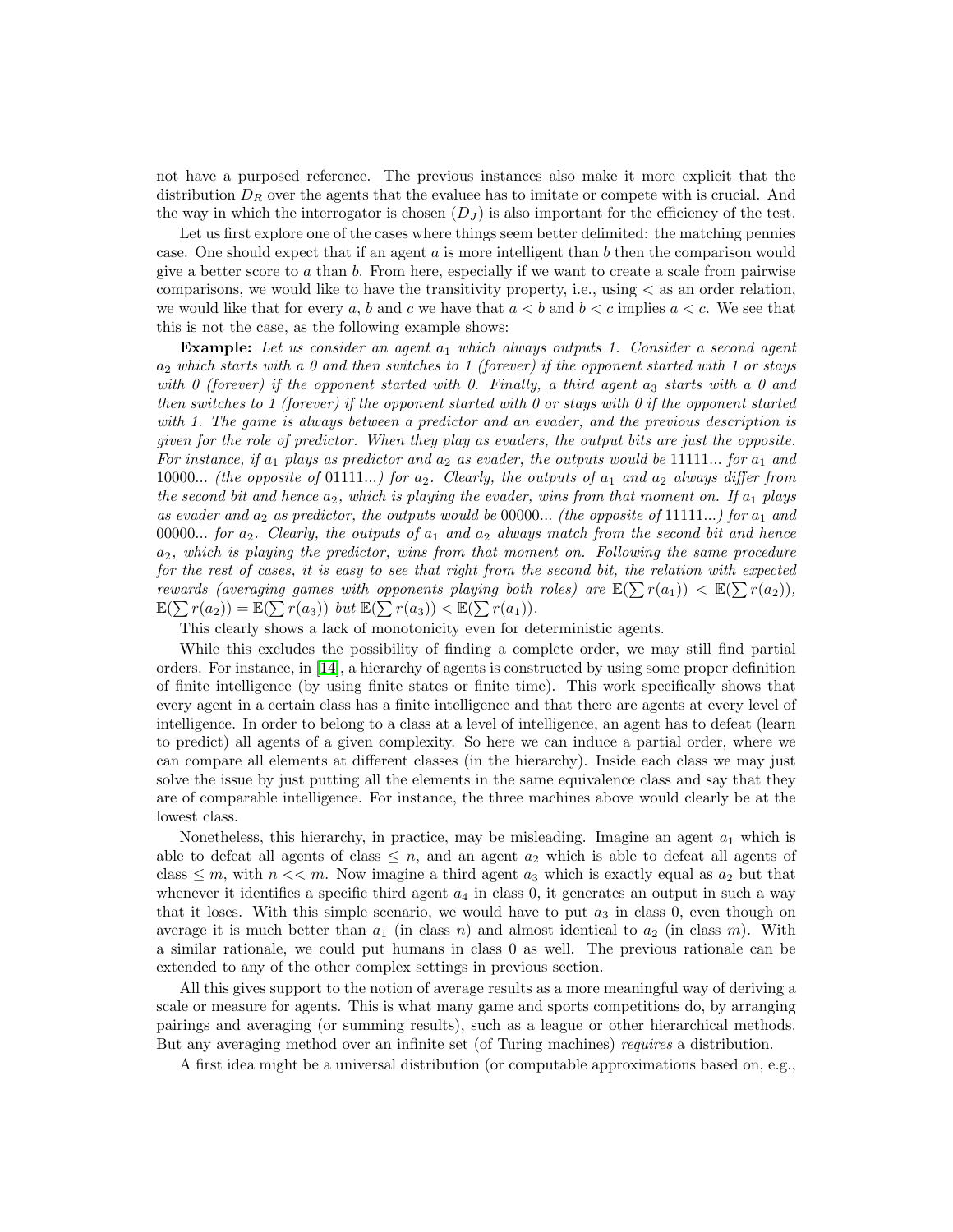Levin's  $Kt$ ). A universal distribution would lead to assigning more intelligence to those agents which are very good at identifying and beating very simple opponents (while still losing against more complex opponents).

Putting some order (literally) here requires a process where we can start from very simple agents but eventually we can build some structure here. One easy option is to use some well-established reference, as the standard Turing Test does, by setting humans as reference. However, as discussed elsewhere (see, e.g., [\[9\]](#page-15-7)), this is useless below and beyond this level. An alternative approach which does not require any arbitrary reference leads to the recursive proposal in the following section.

# <span id="page-13-0"></span>6 Recursive Turing Tests for Turing machines

The idea of recursive populations where higher intelligence levels have been selected as an application of a test can be linked to the notion of *recursive Turing Test*  $[28, \text{sec. } 5.1]$  $[28, \text{sec. } 5.1]$ , where the agents which have succeeded at lower levels could be used to be compared at higher levels. However, there are many interpretations of this informal notion of a recursive Turing Test. The fundamental idea is to eliminate the human reference from the test using recursion, either as the subject that has to be imitated or the judge/interrogator which is used to tell between the subjects. We need to define an agent distribution  $D_R$  where we can sample from.

Let us start with the case where we only have two agents (reference and evaluee) playing the matching pennies game (see definition [4.1\)](#page-7-1).

**Definition** The distribution  $D_R$  can be recursively obtained as follows:

Set  $M_0$  equal to a startup probability measure over TMs, (e.g. a universal distribution) Set  $i=0$ 

repeat Generate a set  $S_E$  of machines from  $M_i$ forall the  $E_j \in S_E$  do Generate a set  $S_R$  of machines from  $M_i$ forall the  $R_k \in S_R$  do Apply the test in definition [4.1](#page-7-1) with the reference machine  $R_k$  to the evaluee  $E_i$ end  $E_j$ 's intelligence at degree i, denoted by  $\Upsilon_i(E_j)$  is just averaged from this set of tests end Set  $i = i + 1$ Calculate a new distribution  $M_i$  for each agent  $E_j \in S_E$ :  $M_i(E_j) = \frac{rM_{i-1}(E_j) + (1-r)\Upsilon_{i-1}(E_j)}{\sum_{E_l \in S_E} rM_{i-1}(E_l) + (1-r)\Upsilon_{i-1}(E_l)}$ 

where r is a rate parameter until StoppingCriterion;

When the *StoppingCriterion* is met (e.g. a given value for i), the distribution  $D_R$  is calculated from the probability measure  $M_i$ .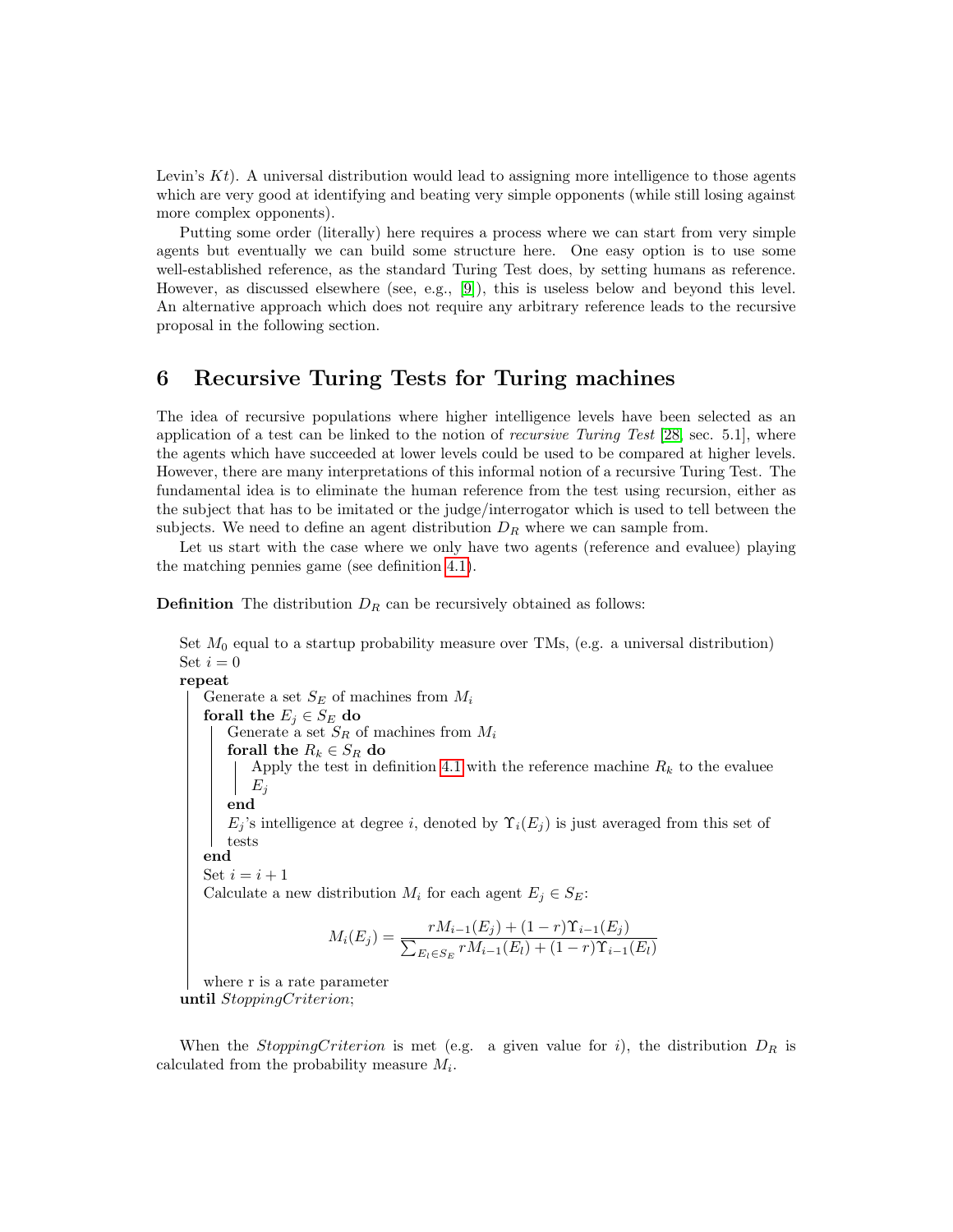The outcome and properties of the previous algorithm depend on many issues. For instance, the first set taken from the distribution  $S_E$  can be populated until  $M(S_E) > c$  with c sufficiently close to 1 (this means taking a large proportion of the probability mass). The size of the second set can also be important as well as how much time (or steps) are left for each test. Similarly, the rate parameter  $r$  can be used to modify the distibution with a different pace.

The previous definition is clearly related to the field of evolutionary game theory [\[38\]](#page-16-23). Nonetheless, strictly speaking, we do not have replicator equations and we do not try to build any agent, just to categorise them. We just define a distribution for Turing machines with the goal of having a sequence of distributions (or measures)  $M_i$  which give higher probability to agents with higher intelligence as long as i is greater.

Even if reasonable samples, heuristics and step limitations are used, the previous approach seems intractable. A better approach to the problem would be some kind of propagation system, such as Elo's rating system of chess [\[7\]](#page-15-13), which has already been suggested in some works and competitions in artificial intelligence. A combination of a soft universal distribution, where simple agents would have slightly higher probability, and a one-vs-one credit propagation system such as Elo's rating (or any other mechanism which returns maximal expected information with a minimum of pairings), could feasibly aim at having a reasonably good estimate of the relative abilities of a big population of Turing machines, including some AI algorithms amongst them. With more and more actual machines and AI algorithms being assessed, non-anthropocentric Turing Tests could be implemented using these (distributions of) machines.

The discussion on recursive Turing Tests has focussed on the adversarial version of the game as in definition [4.1.](#page-7-1) However, the role of the interrogator is fundamental to make the test more effective and more efficient, so it is then advantageous to use interrogators with high intelligence. Instead of 'evolving' another distribution for interrogators separately, a better idea may be to use general agents (e.g., reinforcement learning agents) which can take any of the roles we have discussed in this paper: predictor/evader, imitator and interrogator, and let a same recursion algorithm work for them, by exchanging roles for each iteration.

# <span id="page-14-0"></span>7 Final Remarks

An imitation game is based on a reference subject (or population) which clearly has a property, and the test is conducted in such a way that the evaluee has to show that it can also have the property, by imitating the reference (in general behaviour, and not only for the property). While this is a much too general approach for many properties, it makes sense for intelligence, since imitation and prediction are closely related, and both are ultimately related to learning and intelligence. In this context, this paper has investigated the expression of Turing Tests where references and interrogators are Turing machines.

This view of the (recursive) Turing test in terms of Turing machines has allowed us to connect the Turing test with fundamental issues in computer science and artificial intelligence, such as the problem of learning (as identification), Solomonoff's theory of prediction, the MML principle, game theory, etc. These connections go beyond to other disciplines such as (neuro-)biology, where the role of imitation and adversarial prediction are fundamental, such as predator-prey games, mirror neurons, common coding theory, etc. In addition, this has shown that the line of research with intelligence tests derived from algorithmic information theory, some games such as matching pennies, and the recent Darwin-Wallace distribution are also closely related to this as well. This (again) links this line of research to the Turing test, where humans have been replaced by Turing machines.

This sets up many avenues for research and discussion. For instance, the idea that the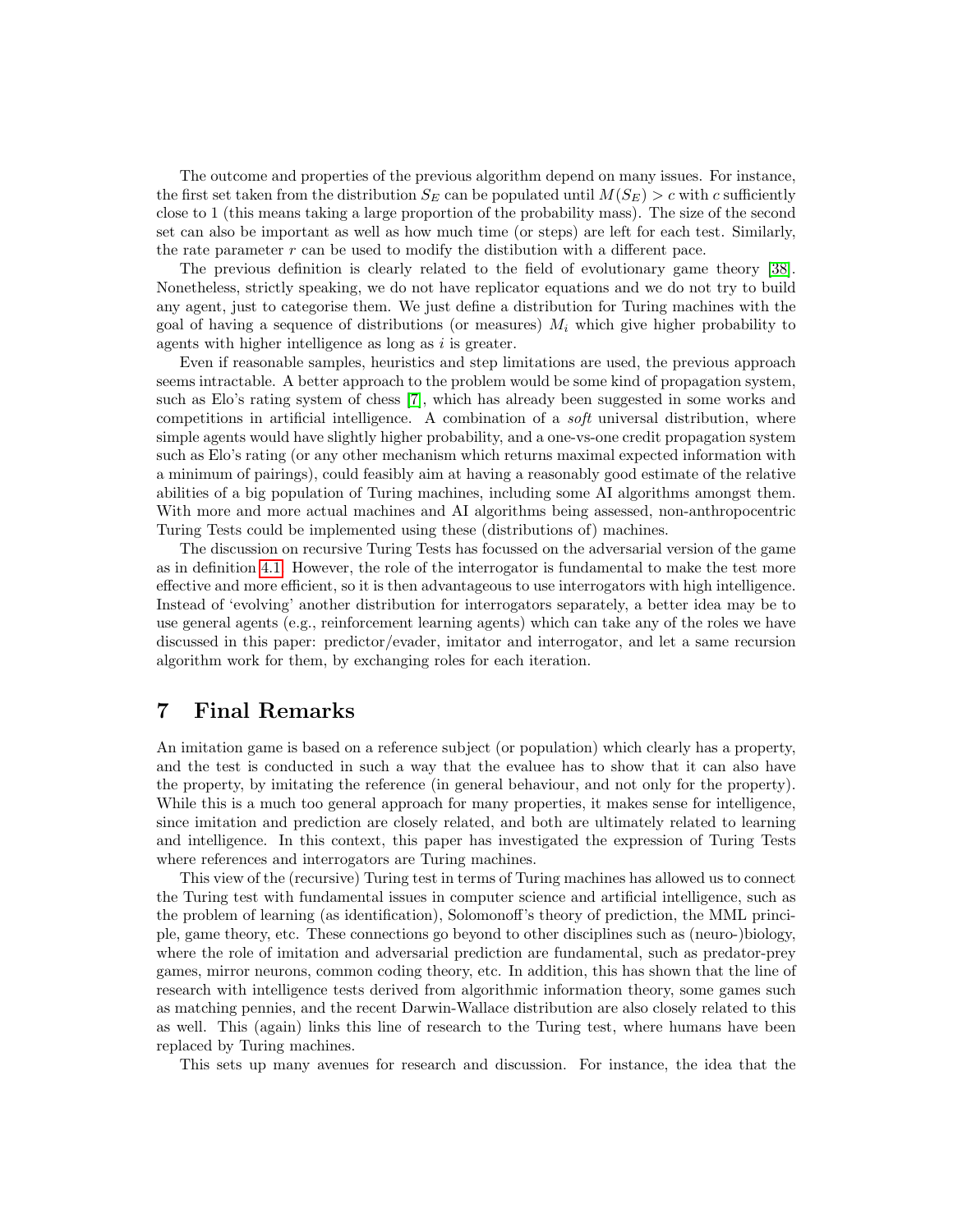ability of imitating relates to intelligence can be understood in terms of the universality of a Turing machine, i.e. the ability of a Turing machine to emulate another. If a machine can emulate another, it can acquire all the properties of the latter, including intelligence. Imitation is then a sufficient condition for intelligence. The difference between a UTM and a, let us say, a universal imitating TM is that the latter 'learns' to behave like any other machine, and it is not programmed to do so. This is at the core of Turing's discussion about learning machines in section 7 of the very same paper [\[33\]](#page-16-3) where he introduced the Turing Test.

## Acknowledgements

This work was supported by the MEC projects EXPLORA-INGENIO TIN 2009-06078-E, CONSOLIDER-INGENIO 26706 and TIN 2010-21062-C02-02, and GVA project PROME-TEO/2008/051. Javier Insa-Cabrera was sponsored by Spanish MEC-FPU grant AP2010-4389.

### References

- <span id="page-15-2"></span>[1] G. J. Chaitin. On the length of programs for computing finite sequences. Journal of the Association for Computing Machinery, 13:547–569, 1966.
- <span id="page-15-4"></span>[2] G. J. Chaitin. Godel's theorem and information. International Journal of Theoretical Physics, 21(12):941–954, 1982.
- <span id="page-15-1"></span>[3] D. L. Dowe. MML, hybrid Bayesian network graphical models, statistical consistency, invariance and uniqueness. In P. S. Bandyopadhyay and M. R. Forster, editor, *Handbook of the Philosophy* of Science - Volume 7: Philosophy of Statistics, pages 901–982. Elsevier, 2011.
- <span id="page-15-5"></span>[4] D. L. Dowe and A. R. Hajek. A non-behavioural, computational extension to the Turing Test. In Intl. Conf. on Computational Intelligence & multimedia applications (ICCIMA'98), Gippsland, Australia, pages 101–106, February 1998.
- <span id="page-15-0"></span>[5] D. L. Dowe and J. Hernandez-Orallo. IQ tests are not for machines, yet. Intelligence, 40(2):77–81, 2012.
- <span id="page-15-8"></span>[6] D. L. Dowe, J. Hernández-Orallo, and P. K. Das. Compression and intelligence: social environments and communication. In J. Schmidhuber, K.R. Thórisson, and M. Looks, editors, Artificial General Intelligence, volume 6830, pages 204–211. LNAI series, Springer, 2011.
- <span id="page-15-13"></span>[7] A. E. Elo. The rating of chessplayers, past and present, volume 3. Batsford London, 1978.
- <span id="page-15-11"></span>[8] E. M. Gold. Language identification in the limit. Information and control, 10(5):447–474, 1967.
- <span id="page-15-7"></span>[9] J. Hernández-Orallo. Beyond the Turing test. Journal of Logic, Language and Information, 9(4):447–466, 2000.
- <span id="page-15-9"></span>[10] J. Hernández-Orallo and D. L. Dowe. Measuring universal intelligence: Towards an anytime intelligence test. Artificial Intelligence Journal, 174:1508–1539, 2010.
- <span id="page-15-3"></span>[11] J. Hernández-Orallo, D. L. Dowe, S. España-Cubillo, M. V. Hernández-Lloreda, and J. Insa-Cabrera. On more realistic environment distributions for defining, evaluating and developing intelligence. In J. Schmidhuber, K.R. Thórisson, and M. Looks, editors, Artificial General Intelligence, volume 6830, pages 82–91. LNAI, Springer, 2011.
- <span id="page-15-6"></span>[12] J. Hernández-Orallo and N. Minaya-Collado. A formal definition of intelligence based on an intensional variant of Kolmogorov complexity. In Proc. Intl Symposium of Engineering of Intelligent Systems (EIS'98), pages 146–163. ICSC Press, 1998.
- <span id="page-15-12"></span>[13] José Hernandez-Orallo and N. Minaya-Collado. A formal definition of intelligence based on an intensional variant of Kolmogorov complexity. In Proceedings of the International Symposium of Engineering of Intelligent Systems, ICSC Press, pages 146–163, 1998.
- <span id="page-15-10"></span>[14] B. Hibbard. Adversarial sequence prediction. In Proceeding of the 2008 conference on Artificial General Intelligence 2008: Proceedings of the First AGI Conference, pages 399–403. IOS Press, 2008.